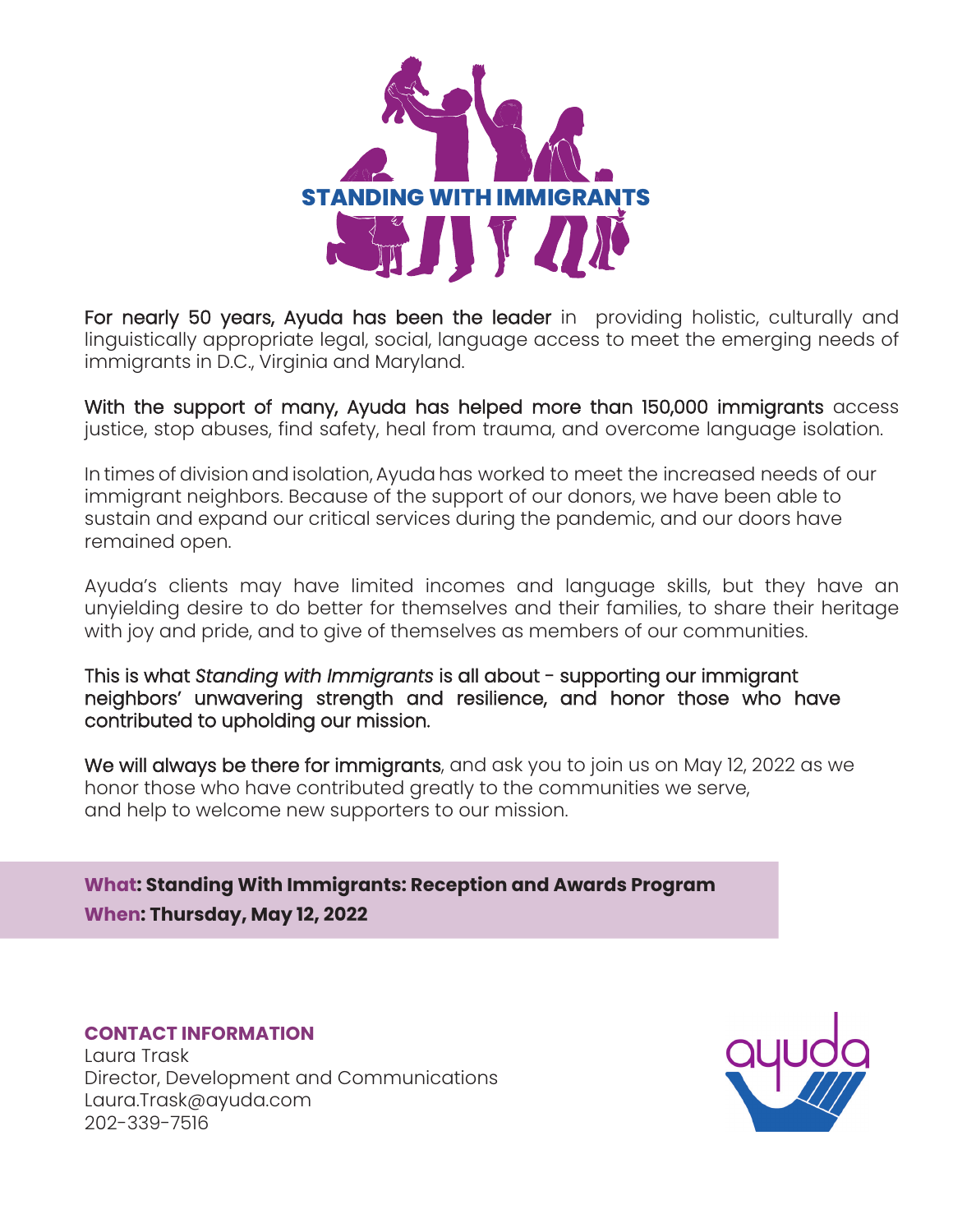

# **Event Sponsorship Levels & Benefits**

## Realizing Dreams Sponsors \$25,000

- 20 sponsor guest admissions
- Recorded greeting during the event
- Opportunity for listing on the Steering Committee (company to determine name to be listed: CEO, President, C-suite level executive name)
- Two page advertisement in digital event program
- Recognition in remarks at the event
- Prominent logo placement in digital displays during event
- Inclusion in media coverage
- Advanced event materials recognition leading up to the event (dependent on date of commitment): Logo
- Logo and/or name listed on registration page
- Recognized as sponsor on event web page
- Premier promotion of company name/logo in gala social media campaign including dedicated recognition post
- 20 gala gifts

# Rebuilding Faith Sponsors \$15,000

- 15 sponsor guest admissions
- Opportunity for listing on the Steering Committee (company to determine name to be listed: CEO, President, C-suite level executive name)
- One page advertisement in digital event program
- Recognition in remarks at the event
- Prominent logo placement in digital displays during event
- Advanced event materials recognition leading up to the event(dependent on date of commitment): Logo
- Logo and/or name listed on registration page
- Recognized as sponsor on event web page
- Premier promotion of company name/logo in gala social media campaign including dedicated recognition post
- 15 gala gifts

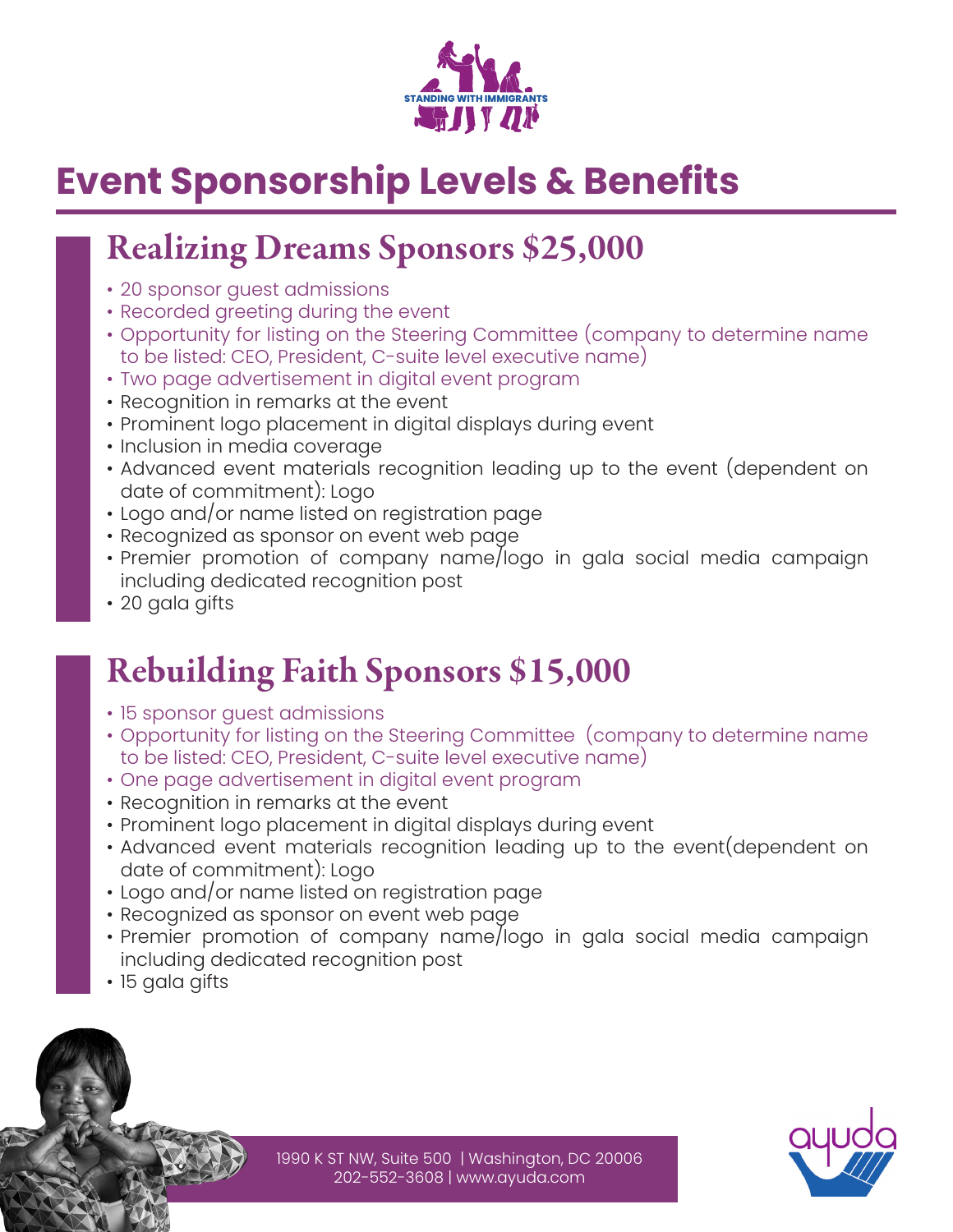

# **Event Sponsorship Levels & Benefits** (con't)

## Protecting Rights Sponsor \$10,000

- 10 sponsor guest admissions
- Prominent logo placement in digital displays during event
- 1/2 page advertisement in digital event program
- Recognition in remarks at the event
- Prominent logo placement in digital displays during event
- Advanced event materials recognition leading up to the event (dependent on date of commitment): Logo
- Logo and/or name listed on registration page
- Recognized as sponsor on event web page
- 10 gala gifts

### Social Impact Sponsors \$5,000

- 6 sponsor guest admissions
- Sponsorship listing in digital display panel
- Recognition in remarks at the event
- 1/4 page advertisement in digital event program
- Advanced event materials recognition leading up to the event (dependent on date of commitment): name
- Recognized as sponsor on event web page and additional event materials
- 6 gala gifts

## Underwriting Sponsors \$3,000

- 4 sponsor guest admissions
- Advanced event materials recognition leading up to the event (dependent on date of commitment): name
- Recognized as sponsor on event web page and additional event materials
- 4 gala gifts

### Friends of Ayuda Circle \$500 - \$2,999

- \$500-999 = 1 sponsor guest admission
- \$1,000-1,499= 2 sponsor guest admissions
- \$1,500-2,999= 3 sponsor guest admissions
- All sponsors will be recognized on event page, with name listed under Friends of Ayuda Circle



helping low-income immigrants build stronger & safer lives.

1990 K ST NW, Suite 500 | Washington, DC 20006 202-552-3608 | www.ayuda.com